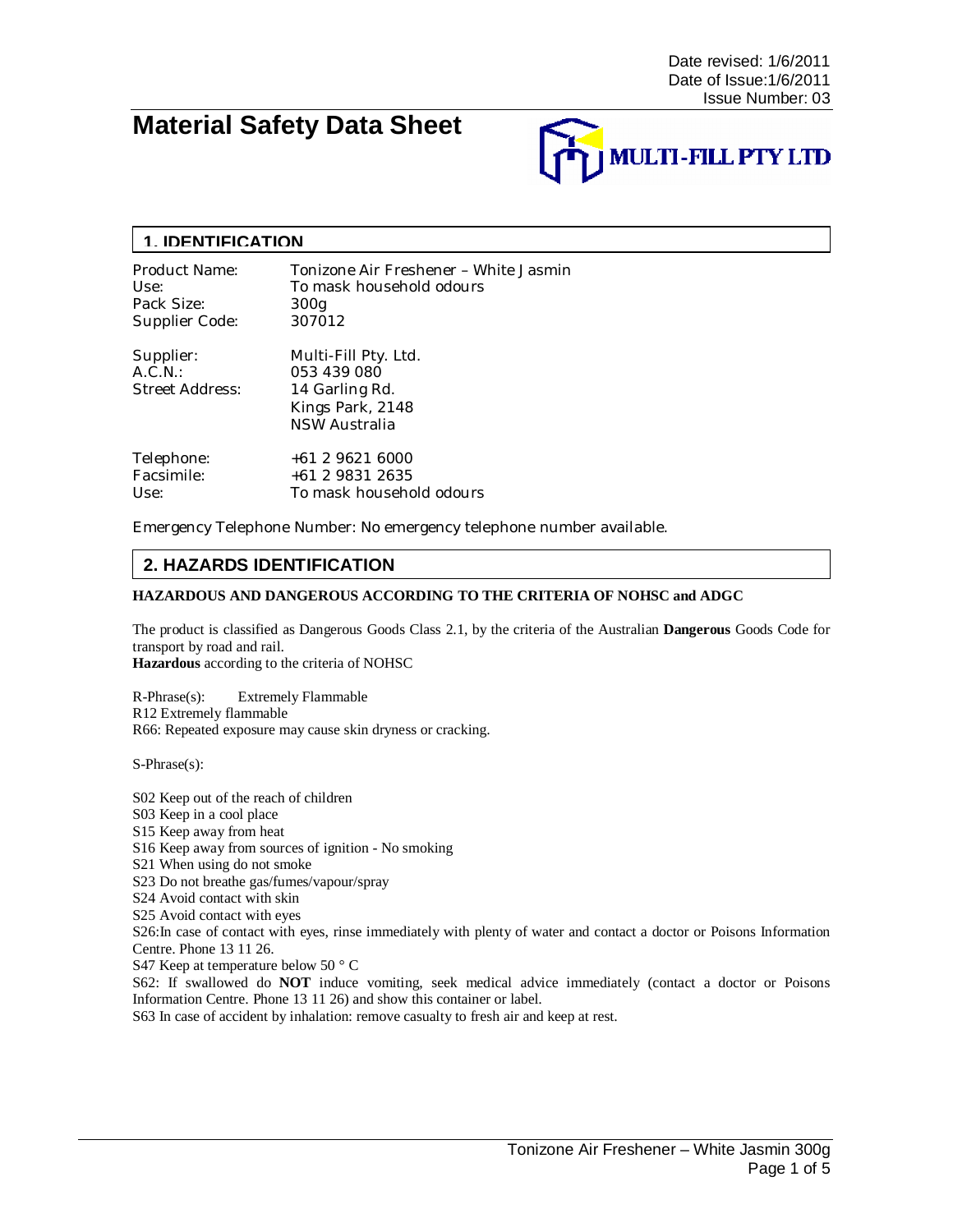## **3. COMPOSITION/INFORMATION ON INGREDIENTS**

| Chemical Entity                | <b>CAS Number</b> | Proportion (%w/w) |
|--------------------------------|-------------------|-------------------|
| Propane/Butane                 | 74-98-6/106-97-8  | >60               |
| Ethyl Alcohol<br>Non Hazardous | 64-17-5           | $<$ 40<br><5      |

All the constituents of this material are listed on the Australian Inventory of Chemical **Substances** 

## **4. FIRST AID MEASURES**

- Skin: Wash contaminated skin with plenty of soap and water. Remove contaminated clothing and wash before re-use. If irritation occurs seek medical advice.
- Eyes: Irrigate with copious amounts of water for 15 minutes. In all cases of eye contamination, it is recommended to seek medical advice.
- Inhalation: Remove victim from exposure avoid becoming a casualty. Allow patient to assume most comfortable position and keep warm. Keep at rest until fully recovered. If breathing is laboured and patient cyanotic (blue), ensure airways are clear and have a qualified person give oxygen through facemask. If breathing has stopped, apply artificial respiration at once. In event of cardiac arrest, apply external cardiac massage. Seek medical advice.
- Ingestion: Give a little water to drink. Do NOT induce vomiting. Avoid giving milks, oils or alcohol. Seek medical advice

Advice to doctor – treat symptomatically.

### **5. FIRE FIGHTING MEASURES**

Specific hazards: Aerosol cans may rupture or explode when exposed to temperatures above 50ºC. Propellant is extremely flammable and heavier than air. Do not allow vapours to build up in pits or hollows.

Fire fighting further advice: Fight fire from protected position or use unmanned hose holders or monitor nozzles. If safe to do so, move undamaged containers from fire area. Do not approach hot containers. Cool containers with water before handling. If impossible to extinguish fire, protect surroundings, withdraw from area and allow fire to burn

Fire-fighters to wear self-contained breathing apparatus (SCBA) and protective gloves. Structural fire-fighter's uniform provides limited protection.

Suitable extinguishing media: For small fires use water spray, dry chemical or carbon dioxide For large fires use water spray or fog

#### **Additional Information:** The product is a **UN1950** and has a **HAZCHEM CODE : 2YE**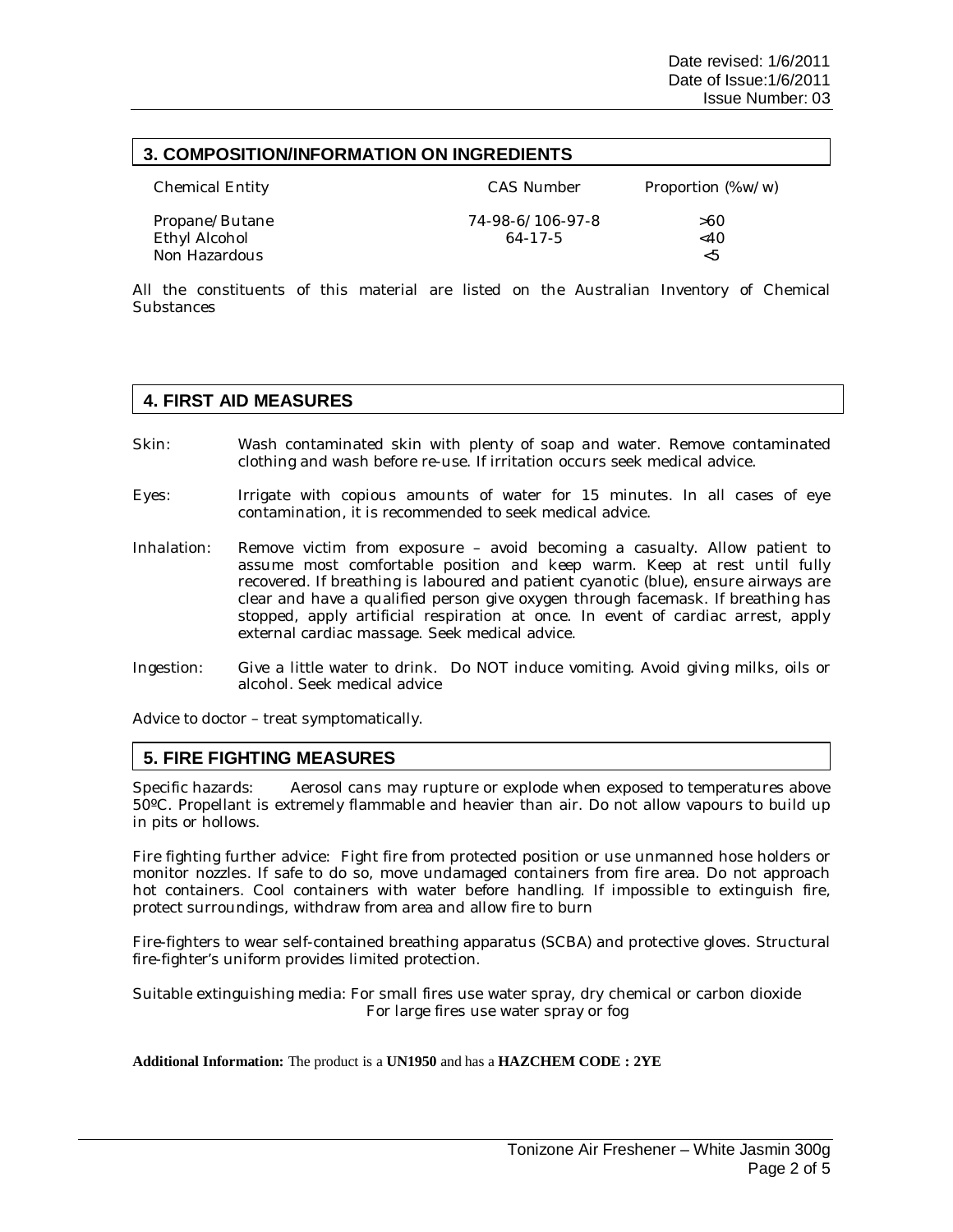# **6. ACCIDENTAL RELEASE MEASURES**

Eliminate all sources of ignition. Contain spill for disposal. Add absorbent (sand, earth, sawdust, etc.) to spill area. Keep out of drains and waterways. Dispose of adsorbed material at an approved disposal site according to local government regulations. Ventilate confined spaces well.

# **7. HANDLING AND STORAGE**

Storage: Store away from oxidising agents. Do not store above 50ºC. Do NOT allow cartons to become wet.

Classified as Class 2.1(Aerosols) for the purpose of storage and handling, in accordance with the requirements of AS 2278. Refer to State and Territory Dangerous Goods regulations.

Handling: label of can states

 "CAUTION: EXTREMELY FLAMMABLE. KEEP OUT FO REACH OF CHILDREN. Pressurised dispenser. Protect from sunlight and do not expose to temperatures exceeding 50ºC.

Do not pierce or burn can, even after use. Do not spray on a naked flame or any incandescent material. Keep away from sources of ignition. No Smoking.

## **8. EXPOSURE CONTROLS/PERSONAL PROTECTION**

National occupational exposure limits

The assigned value is TWA 800ppm for propellant butane as given by the National Occupational Health and Safety Commission. Propane is an asphyxiant

Engineering measures Use explosion proof equipment. Use only in a well ventilated area. Do NOT use near naked flames.

Personal Protection

At all times protect eyes and avoid direct contact with eyes. In a work environment wear gloves. Avoid breathing odour in an industrial area and where the exposure standard is exceeded use a supplied air facemask or a self contained breathing apparatus complying with AS1715 and AS1716

Flammability Use in well ventilated areas. Do NOT use near ignition sources.

Biological Limit Values No biological limit allocated

# **9. PHYSICAL AND CHEMICAL PROPERTIES**

Flashpoint:

Appearance: Dispenses as an aerosol spray which has afragrance odour of White Jasmin

Flammability Limits: 9.6% (upper) 1.9% (lower)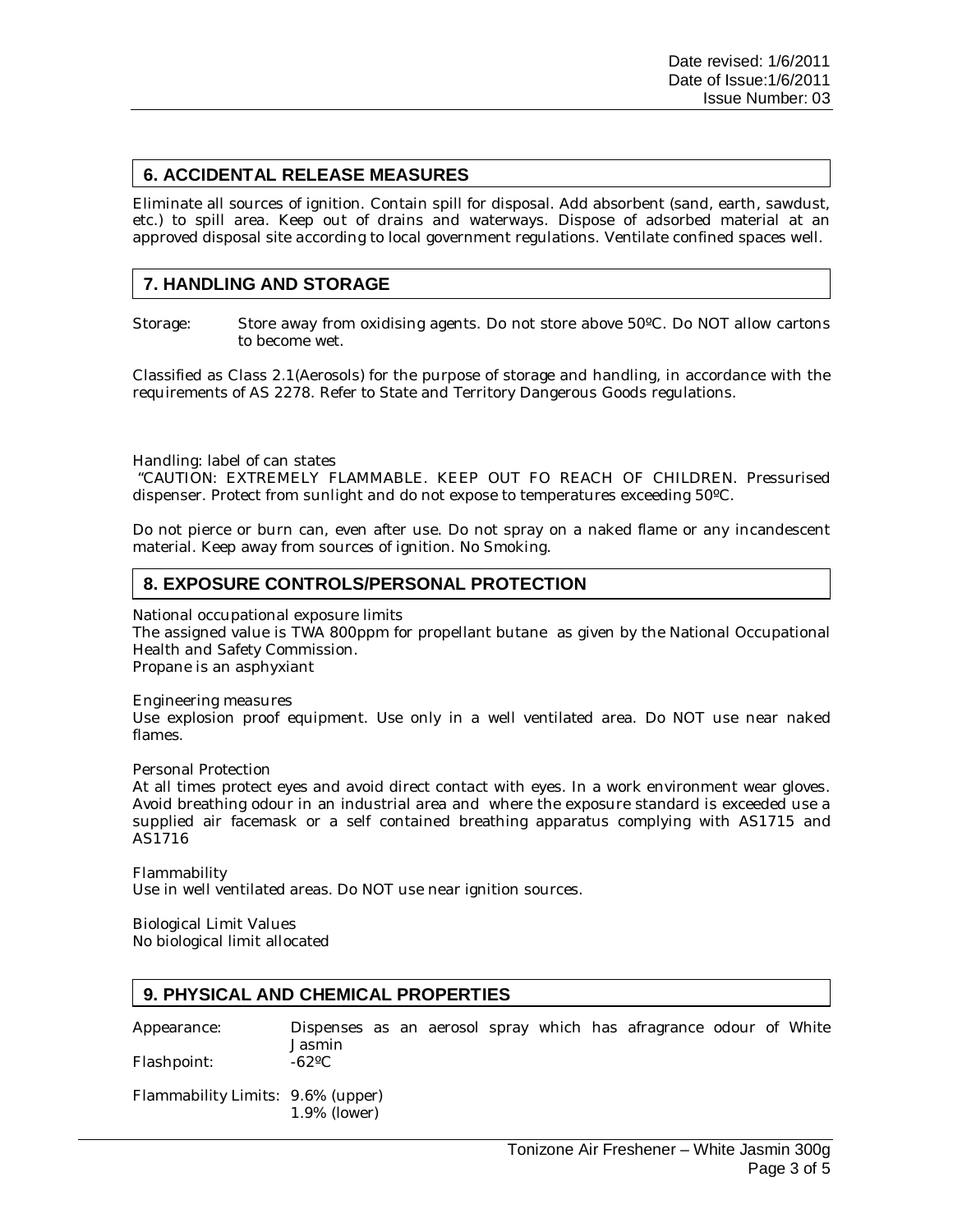Boiling Point (ºC): Not Applicable

Solubility in Water: Soluble

Pressure (25ºC): 350 – 450kPa

Specific Gravity: 0.65g/mL

# **10. STABILITY AND REACTIVITY**

Product is stable under normal ambient conditions. Not to be stored above 50ºC. Propellant can react with oxidising agents – chlorine, pool chlorine and nitric acid. Store away from oxygen cylinders, oxidising materials and ignition sources.

# **11. TOXICOLOGICAL INFORMATION**

No adverse health effects are expected if the product is handled in accordance with this Safety Data sheet and product label.

WARNING: INTENTIONAL MISUSE BY DELIBERATELY CONCENTRATING AND INHALING CONTENTS CAN BE HARMFUL OR FATAL. Propellent: Hydrocarbons."

Acute Effects

Skin contact: Contact with skin may result in mild irritation. Vapourising liquid or liquid contact can result in cold contact burns

Eye contact: Liquid will cause severe damage. Vapour will cause irritation

Inhalation: Vapour is a mild irritant. Inhalation of vapour can result in headaches, dizziness and possible nausea. Inhalation of high concentrations can produce central nervous system depression, which can lead to loss of coordination and impaired judgement.

Ingestion: Ingestion can result in nausea, vomiting and diarrhoea.

Chronic Effects

No chronic systemic effects reported from industrial exposures. Carcinogenicity, Mutigenicity, Teratogenicity : No Known effect.

## **12. ECOLOGICAL INFORMATION**

Avoid contaminating waterways. No data available for persistence/degradability or mobility.

## **13. DISPOSAL CONSIDERATIONS**

Aerosols should be completely empty before disposing. Recycle can if a facility is available or place can in household rubbish